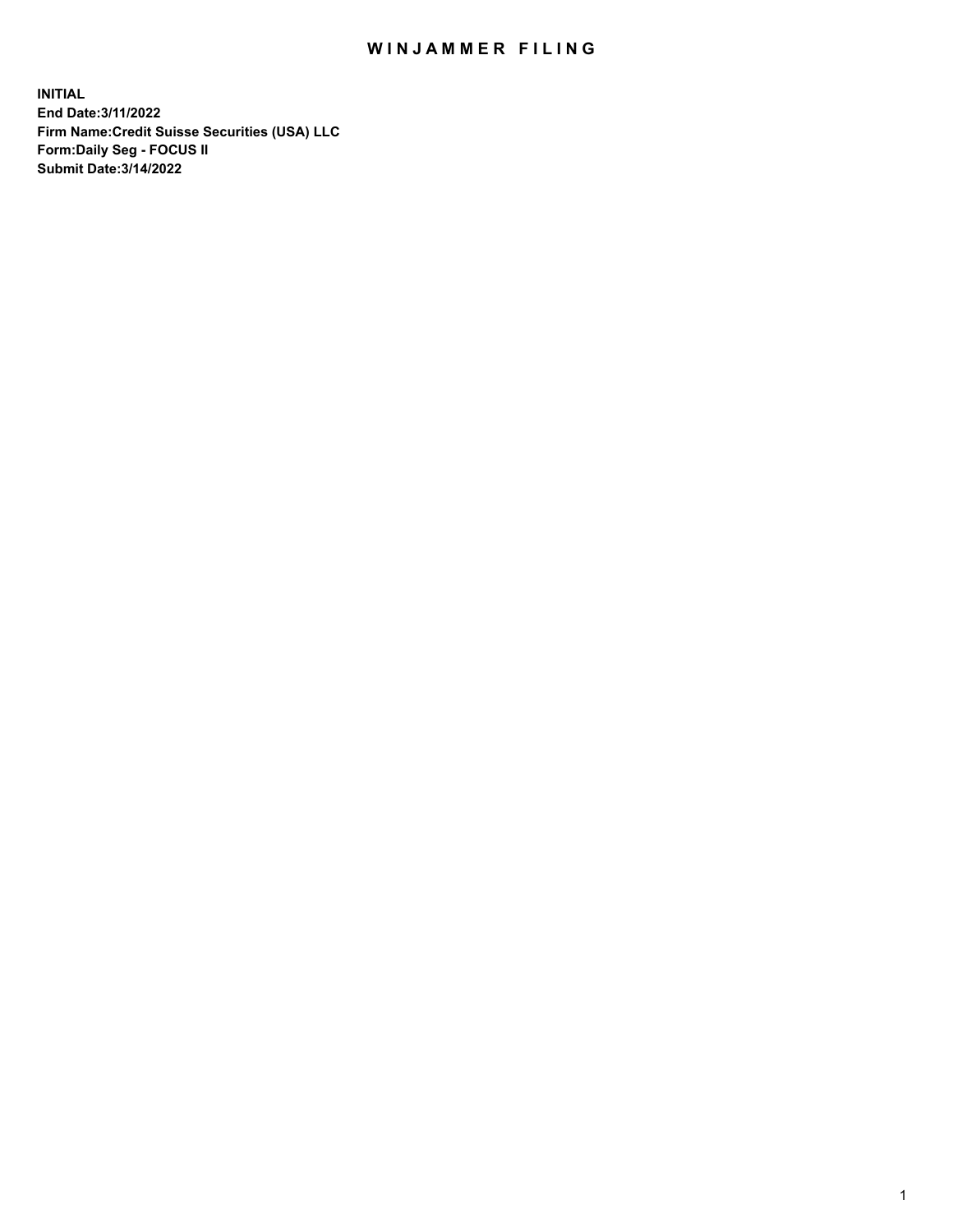**INITIAL End Date:3/11/2022** 

### **Firm Name:Credit Suisse Securities (USA) LLC Form:Daily Seg - FOCUS II**

# **Submit Date:3/14/2022**

### **Daily Segregation - Cover Page**

| Name of Company                                                                                                                                                                                                                                                                                                               | <b>Credit Suisse Securities (USA)</b><br><u>LLC</u>                   |
|-------------------------------------------------------------------------------------------------------------------------------------------------------------------------------------------------------------------------------------------------------------------------------------------------------------------------------|-----------------------------------------------------------------------|
| <b>Contact Name</b>                                                                                                                                                                                                                                                                                                           | <b>Alexander Baptiste</b>                                             |
| <b>Contact Phone Number</b>                                                                                                                                                                                                                                                                                                   | 919-994-6223                                                          |
| <b>Contact Email Address</b>                                                                                                                                                                                                                                                                                                  | alexander.baptiste@credit-suiss<br>e.com                              |
| FCM's Customer Segregated Funds Residual Interest Target (choose one):<br>a. Minimum dollar amount: ; or<br>b. Minimum percentage of customer segregated funds required:% ; or<br>c. Dollar amount range between: and; or<br>d. Percentage range of customer segregated funds required between:% and%.                        | $\frac{\frac{0}{5}}{\frac{0}{0}}$<br>0 <sub>0</sub>                   |
| FCM's Customer Secured Amount Funds Residual Interest Target (choose one):<br>a. Minimum dollar amount: ; or<br>b. Minimum percentage of customer secured funds required:%; or<br>c. Dollar amount range between: and; or<br>d. Percentage range of customer secured funds required between:% and%.                           | $\frac{0}{5}$<br>$\underline{0}$<br>$\underline{0}$<br>0 <sub>0</sub> |
| FCM's Cleared Swaps Customer Collateral Residual Interest Target (choose one):<br>a. Minimum dollar amount: ; or<br>b. Minimum percentage of cleared swaps customer collateral required:%; or<br>c. Dollar amount range between: and; or<br>d. Percentage range of cleared swaps customer collateral required between:% and%. | $\frac{0}{5}$<br>0 <sub>0</sub><br>0 <sub>0</sub>                     |

Attach supporting documents CH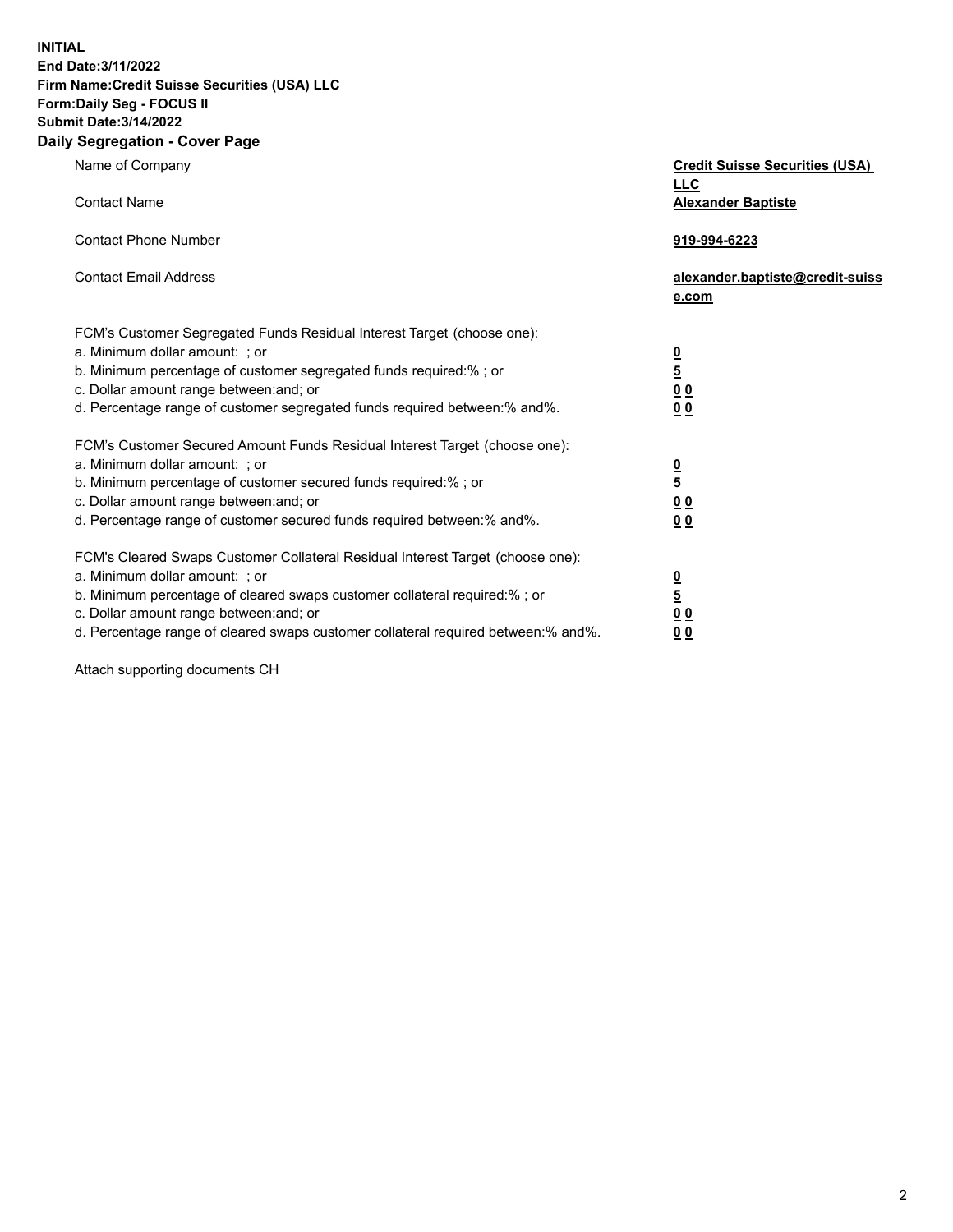**INITIAL End Date:3/11/2022 Firm Name:Credit Suisse Securities (USA) LLC Form:Daily Seg - FOCUS II Submit Date:3/14/2022** 

#### **Daily Segregation - Secured Amounts**

|     | Foreign Futures and Foreign Options Secured Amounts                                         |                                   |
|-----|---------------------------------------------------------------------------------------------|-----------------------------------|
|     | Amount required to be set aside pursuant to law, rule or regulation of a foreign            | $0$ [7305]                        |
|     | government or a rule of a self-regulatory organization authorized thereunder                |                                   |
| 1.  | Net ledger balance - Foreign Futures and Foreign Option Trading - All Customers             |                                   |
|     | A. Cash                                                                                     | 2,437,042,912 [7315]              |
|     | B. Securities (at market)                                                                   | 95,440,318 [7317]                 |
| 2.  | Net unrealized profit (loss) in open futures contracts traded on a foreign board of trade   | -575,913,101 [7325]               |
| 3.  | Exchange traded options                                                                     |                                   |
|     | a. Market value of open option contracts purchased on a foreign board of trade              | 11,844,727 [7335]                 |
|     | b. Market value of open contracts granted (sold) on a foreign board of trade                | $-2,020,363$ [7337]               |
| 4.  | Net equity (deficit) (add lines 1. 2. and 3.)                                               | 1,966,394,493 [7345]              |
| 5.  | Account liquidating to a deficit and account with a debit balances - gross amount           | 189,554,685 [7351]                |
|     | Less: amount offset by customer owned securities                                            | -189,362,463 [7352]192,222 [7354] |
| 6.  | Amount required to be set aside as the secured amount - Net Liquidating Equity              | 1,966,586,715 [7355]              |
|     | Method (add lines 4 and 5)                                                                  |                                   |
| 7.  | Greater of amount required to be set aside pursuant to foreign jurisdiction (above) or line | 1,966,586,715 [7360]              |
|     | 6.                                                                                          |                                   |
|     | FUNDS DEPOSITED IN SEPARATE REGULATION 30.7 ACCOUNTS                                        |                                   |
| 1.  | Cash in banks                                                                               |                                   |
|     | A. Banks located in the United States                                                       | 12,168,380 [7500]                 |
|     | B. Other banks qualified under Regulation 30.7                                              | 719,556,938 [7520]731,725,318     |
|     |                                                                                             | [7530]                            |
| 2.  | Securities                                                                                  |                                   |
|     | A. In safekeeping with banks located in the United States                                   | 95,440,318 [7540]                 |
|     | B. In safekeeping with other banks qualified under Regulation 30.7                          | 0 [7560]95,440,318 [7570]         |
| 3.  | Equities with registered futures commission merchants                                       |                                   |
|     | A. Cash                                                                                     | $0$ [7580]                        |
|     | <b>B.</b> Securities                                                                        | $0$ [7590]                        |
|     | C. Unrealized gain (loss) on open futures contracts                                         | $0$ [7600]                        |
|     | D. Value of long option contracts                                                           | $0$ [7610]                        |
|     | E. Value of short option contracts                                                          | 0 [7615]0 [7620]                  |
| 4.  | Amounts held by clearing organizations of foreign boards of trade                           |                                   |
|     | A. Cash                                                                                     | $0^{5}$ [7640]                    |
|     | <b>B.</b> Securities                                                                        | $0$ [7650]                        |
|     | C. Amount due to (from) clearing organization - daily variation                             | $0$ [7660]                        |
|     | D. Value of long option contracts                                                           | $0$ [7670]                        |
|     | E. Value of short option contracts                                                          | 0 [7675]0 [7680]                  |
| 5.  | Amounts held by members of foreign boards of trade                                          |                                   |
|     | A. Cash                                                                                     | 2,832,820,683 [7700]              |
|     | <b>B.</b> Securities                                                                        | $0$ [7710]                        |
|     | C. Unrealized gain (loss) on open futures contracts                                         | $-662,605,059$ [7720]             |
|     | D. Value of long option contracts                                                           | 11,844,727 [7730]                 |
|     | E. Value of short option contracts                                                          | -2,020,363 [7735]2,180,039,988    |
|     |                                                                                             | [7740]                            |
| 6.  | Amounts with other depositories designated by a foreign board of trade                      | $0$ [7760]                        |
| 7.  | Segregated funds on hand                                                                    | $0$ [7765]                        |
| 8.  | Total funds in separate section 30.7 accounts                                               | 3,007,205,624 [7770]              |
| 9.  | Excess (deficiency) Set Aside for Secured Amount (subtract line 7 Secured Statement         | 1,040,618,909 [7380]              |
|     | Page 1 from Line 8)                                                                         |                                   |
| 10. | Management Target Amount for Excess funds in separate section 30.7 accounts                 | 98,329,336 [7780]                 |
| 11. | Excess (deficiency) funds in separate 30.7 accounts over (under) Management Target          | 942,289,573 [7785]                |
|     |                                                                                             |                                   |

3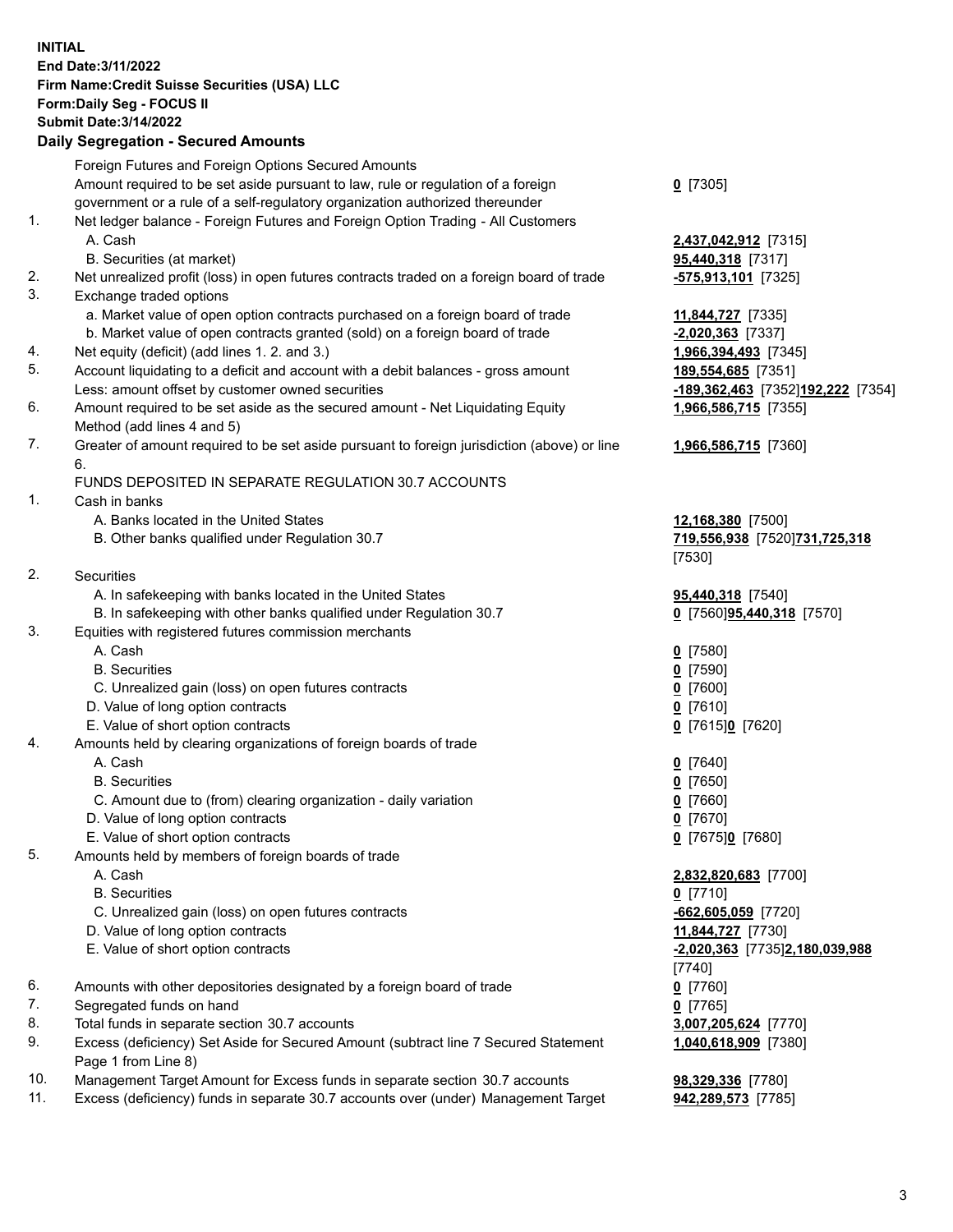15. Management Target Amount for Excess funds in segregation **90,511,240** [7194] 16. Excess (deficiency) funds in segregation over (under) Management Target Amount **84,585,180** [7198] **INITIAL End Date:3/11/2022 Firm Name:Credit Suisse Securities (USA) LLC Form:Daily Seg - FOCUS II Submit Date:3/14/2022 Daily Segregation - Segregation Statement**  SEGREGATION REQUIREMENTS(Section 4d(2) of the CEAct) 1. Net ledger balance A. Cash **1,042,120,852** [7010] B. Securities (at market) **580,451,811** [7020] 2. Net unrealized profit (loss) in open futures contracts traded on a contract market **147,790,099** [7030] 3. Exchange traded options A. Add market value of open option contracts purchased on a contract market **133,661,133** [7032] B. Deduct market value of open option contracts granted (sold) on a contract market **-93,858,796** [7033] 4. Net equity (deficit) (add lines 1, 2 and 3) **1,810,165,099** [7040] 5. Accounts liquidating to a deficit and accounts with debit balances - gross amount **6,748,518** [7045] Less: amount offset by customer securities **-6,688,808** [7047] **59,710** [7050] 6. Amount required to be segregated (add lines 4 and 5) **1,810,224,809** [7060] FUNDS IN SEGREGATED ACCOUNTS 7. Deposited in segregated funds bank accounts A. Cash **448,532,916** [7070] B. Securities representing investments of customers' funds (at market) **0** [7080] C. Securities held for particular customers or option customers in lieu of cash (at **447,082,152** [7090] market) 8. Margins on deposit with derivatives clearing organizations of contract markets A. Cash **901,166,108** [7100] B. Securities representing investments of customers' funds (at market) **0** [7110] C. Securities held for particular customers or option customers in lieu of cash (at **133,369,659** [7120] market) 9. Net settlement from (to) derivatives clearing organizations of contract markets **15,213,973** [7130] 10. Exchange traded options A. Value of open long option contracts **133,661,133** [7132] B. Value of open short option contracts **-93,858,796** [7133] 11. Net equities with other FCMs A. Net liquidating equity **154,084** [7140] B. Securities representing investments of customers' funds (at market) **0** [7160] C. Securities held for particular customers or option customers in lieu of cash (at **0** [7170] market) 12. Segregated funds on hand **0** [7150] 13. Total amount in segregation (add lines 7 through 12) **1,985,321,229** [7180] 14. Excess (deficiency) funds in segregation (subtract line 6 from line 13) **175,096,420** [7190]

Excess